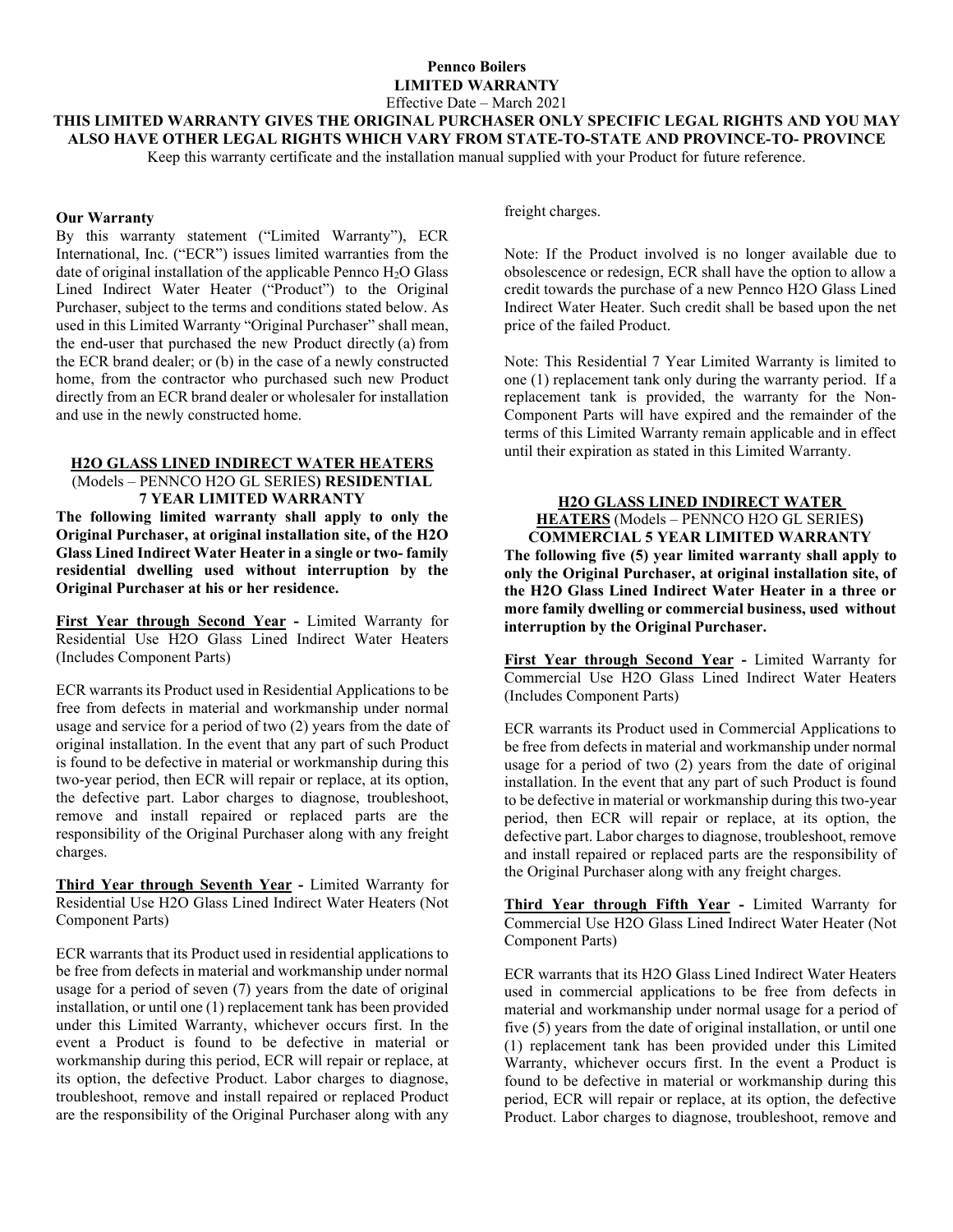## **Pennco Boilers LIMITED WARRANTY** Effective Date – March 2021

**THIS LIMITED WARRANTY GIVES THE ORIGINAL PURCHASER ONLY SPECIFIC LEGAL RIGHTS AND YOU MAY ALSO HAVE OTHER LEGAL RIGHTS WHICH VARY FROM STATE-TO-STATE AND PROVINCE-TO- PROVINCE**

Keep this warranty certificate and the installation manual supplied with your Product for future reference.

install repaired or replaced parts are the responsibility of the Original Purchaser along with any freight charges.

Note: If the Product involved is no longer available due to obsolescence or redesign, ECR shall have the option to allow a credit towards the purchase of a new Pennco H2O Glass Lined Indirect Water Heater. Such credit shall be based upon the net price of the failed Product.

Note: This Commercial 5 Year Limited Warranty is limited to one (1) replacement tank only during the warranty period. If a replacement tank is provided, the warranty for the Non-Component Parts will have expired and the remainder of the terms of this Limited Warranty remain applicable and in effect until their expiration as stated in this Limited Warranty.

## **LIMITATIONS/EXCLUSIONS – APPLIES TO ALL WARRANTIES**

**1.** Under no circumstances will ECR be responsible for any other costs associated with rectifying the defective part, including, without limitation, costs associated with removing and reinstalling the defective part, and all labor and material costs connected therewith, including, without limitation, costs associated with supplying/returning the defective part to ECR. Replacement material will be invoiced to the distributor in the usual manner and will be subjected to adjustment upon proof of defect.

**2.** The Limited Warranty covers only the Component Parts for the first through the last warranted year from date of original installation. All other component parts furnished by ECR, but purchased from other manufacturers, shall be limited to their warranties, if any.

**3.** This Limited Warranty will not be applicable if the Product is (i) used or operated over its rated capacity; (ii) installed for uses other than for residential or commercial use, as specified by the applicable warranty; (iii) not maintained in accordance with ECR's recommendation or accepted good practice as determined by industry standards; or (iv) subjected to unauthorized alteration.

**4.** This Limited Warranty in no way can be considered as a guarantee of workmanship of an installer or repairman connected with the installation or repair of the Product or as imposing on ECR liability of any nature for unsatisfactory performance as a result of faulty workmanship in the installation or service of the Product, which liability is hereby expressly disclaimed.

**5.** This Limited Warranty will not be applicable if the Product has been damaged as a result of being improperly installed, serviced or operated, including, without limitation, allowed to

freeze; improper water conditions or subjected to flood conditions.

**6.** In order for this Limited Warranty to be effective (i) the Product must have been installed in strict compliance with installation instructions furnished with the Product by ECR; (ii) the Product must not have been damaged during shipment and installation; and (iii) the Product must have been maintained in strict compliance with the installation, operation and maintenance instructions and schedules furnished with the Product by ECR.

**7.** The furnishing of replacement parts under the terms of this Limited Warranty will apply to the original warranty period and will not serve to extend such period.

**8.** ECR shall not be liable for any damages, defaults or delays in performance under this Limited Warranty caused by any contingency beyond its control, including, without limitation, a shortage or reduced supply of energy or raw materials, freezing, flood, fire, wind or lightning.

**9.** ECR is in no way liable for any damages that may result from (i) the failure of external wiring, piping, or other attachments and accessory products not integral with the Product; (ii) installation, service or operation that is not in compliance with all applicable federal, state and provincial laws or regulations; (iii) misapplication or the use of the Product for purposes other than for which it was designed; or (iv) the use of parts not supplied or designated by ECR.

**10.** The remedy for breach of this Limited Warranty is expressly limited to the repair or replacement of any part found to be defective under conditions of normal use, and the remedy for breach of this Limited Warranty, statutory duty or by reason of tort (including, without limitation, negligence) does not extend to liability for incidental, special or consequential damages or losses, such as loss for the use of the material, inconvenience or loss of time. The maximum liability of ECR in connection with the sale of this Product shall not in any case exceed the price of the part claimed to be defective, or the price of the Product if the entire Product is claimed to be defective. ECR EXPRESSLY DISCLAIMS AND EXCLUDES ANY AND ALL LIABILITY IN TORT AND CONTRACT FOR CONSEQUENTIAL OR INCIDENTAL DAMAGES FOR BREACH OF ANY EXPRESS OR IMPLIED WARRANTY. **Please Note: Some States do not allow the exclusion or limitation of incidental or consequential damages, so the above limitation or exclusion may not apply to you.**

**11.** For all sales not subject to the Magnuson-Moss Warranty Act or Provincial consumer protection legislation, as